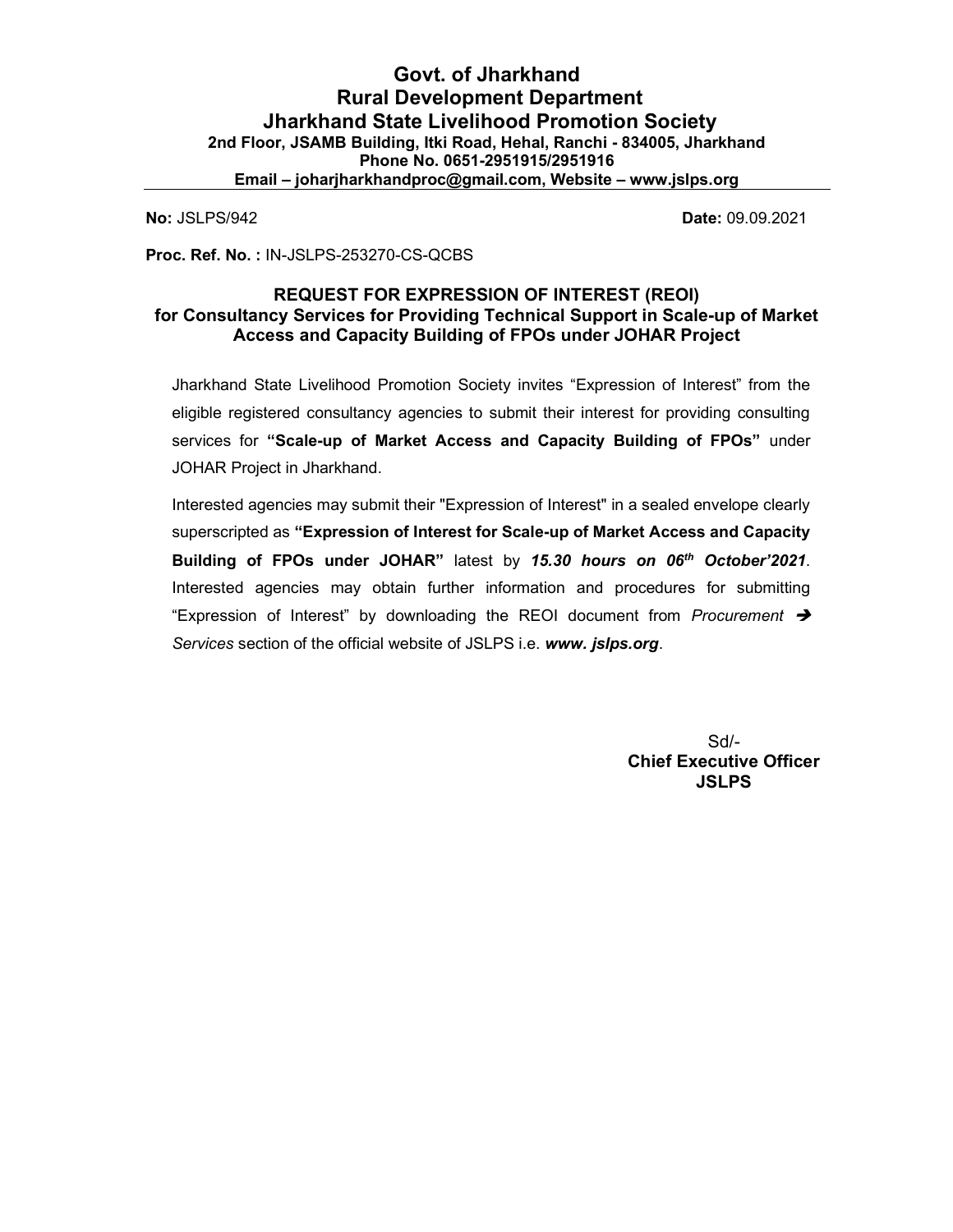# Govt. of Jharkhand Rural Development Department Jharkhand State Livelihood Promotion Society 2nd Floor, JSAMB Building, Itki Road, Hehal, Ranchi - 834005, Jharkhand Phone No. 0651-2951915/2951916 Email – joharjharkhandproc@gmail.com, Website – www.jslps.org

No: JSLPS/942 Date: 09.09.2021

Proc. Ref. No. : IN-JSLPS-253270-CS-QCBS

#### REQUEST FOR EXPRESSION OF INTEREST (REOI)

(CONSULTING SERVICES – AGENCY SELECTION)

# Assignment Title: - Consultancy Services for Providing Technical Support in Scale-up of Market Access and Capacity Building of FPOs under JOHAR Project

The project titled Jharkhand Opportunities for Harnessing Rural Growth (JOHAR) being implemented by Jharkhand State Livelihood Promotion Society under the aegis of Rural Development Department, Government. of Jharkhand with financing from the World Bank towards the project implementation cost and intends to apply part of the proceeds for hiring of an agency to provide consulting services.

The consulting services ("the Services") include hiring of an agency for undertaking the Consultancy Services for Providing Technical Support in Scale-up of Market Access and Capacity Building of FPOs under JOHAR Project for a period of 18 months subject to extension of further period based on the requirement of JSLPS and performance of TSA. The details activities are mentioned in the draft Terms of Reference (Annexure  $-B$ ).

Jharkhand State Livelihood Promotion Society (JSLPS), now invites eligible consulting agencies to indicate their interest for providing the services. Interested agencies should provide information demonstrating that they have the required qualifications and relevant experience to perform the services.

The short-listing criteria are as follows.

- a) The agency should have an independent legal existence, registered under the applicable Act. [Submit proof of Registration Certificate, Articles and Memorandum of Association].
- b) The agency should have minimum 3 (three) years of experience in the relevant field of Market Access and Capacity Building of FPOs.
- c) The agency should have an average annual turnover of Rs. Two Crore Seventy Lakhs or more during last three financial years and preferably have a positive net worth. Out of the total turnover, at least Rs. 1.35 crore should be from similar assignment. [Relevant documents viz, audited financial statements and a certificate from Charted Accountant in support of satisfying the criteria should be submitted].
- d) The agency should have prior experience and have successfully completed at least 2 similar assignments, in the last 5 years, in sectors specific to that of the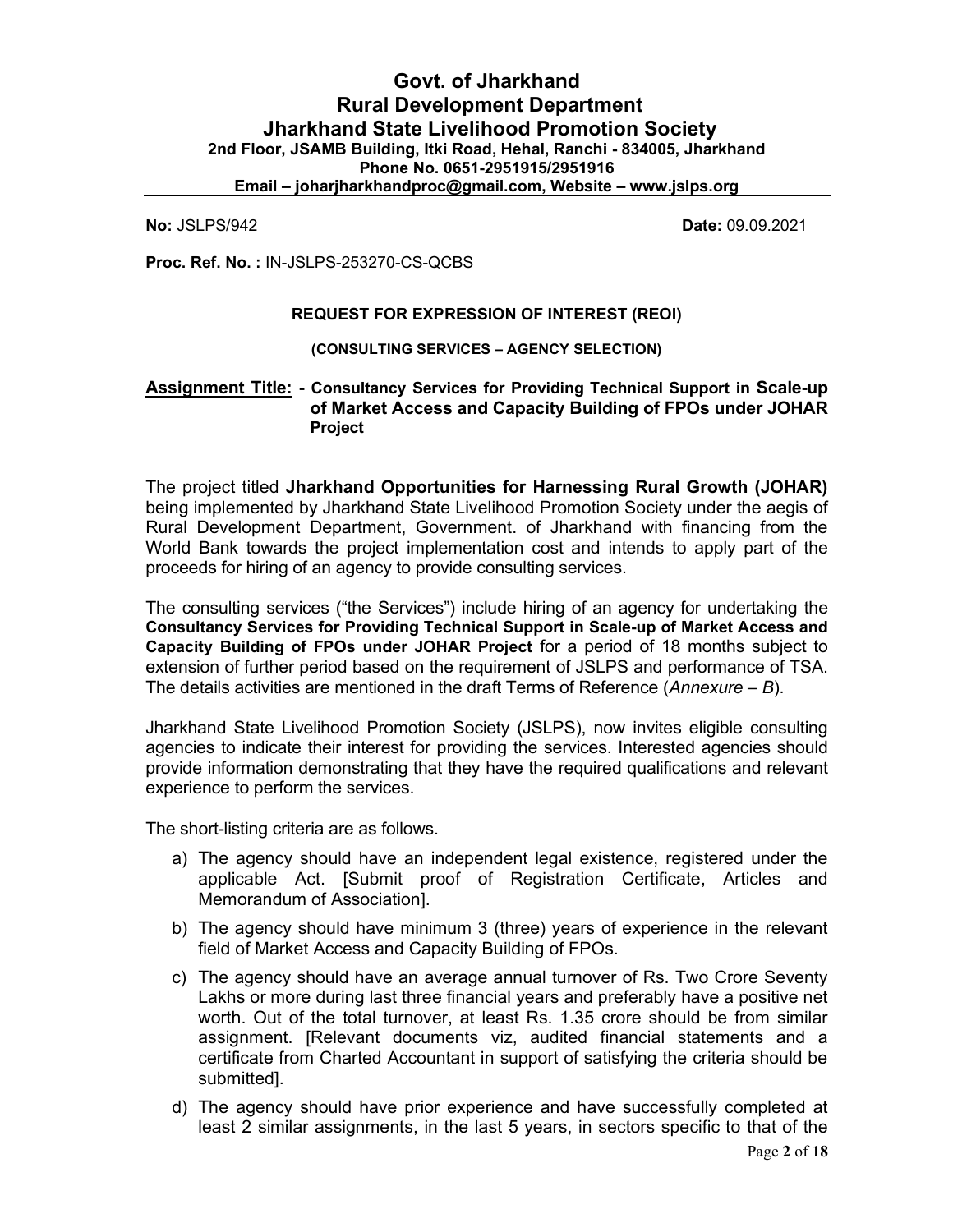proposed assignment. Experience in Government sector especially related to livelihoods sector projects and having a working experience in Jharkhand shall be preferred. [Submit proof of Successful Completion].

e) The agency should have a well-qualified and sufficiently experienced team, in house, or should be in a position to commit about their own network/association.

Interested agencies may submit their application expressing interest in the prescribed Performa annexed herewith [Annexure – A & Annexure –  $A(1)$ ] in sealed envelope with each page of the application signed by an authorised signatory, including the pages comprising the annexure.

The attention of interested agencies is drawn to paragraph 1.9 of the World Bank's Guidelines: Selection and Employment of Consultants under IBRD Loans and IDA Credits & Grants by World Bank Borrowers (January 2011 revised July 2014) ("Consultant Guidelines"), setting forth the World Bank's policy on conflict of interest. In addition, please refer to the following specific information on conflict of interest related to this assignment: conflict between consulting activities and procurement of goods, works or non-consulting services; conflict among consulting assignments; and relationship with Borrower's staff.

The Consultants may associate with other agencies in the form of a joint venture or a sub consultancy to enhance their qualifications. The submission should clearly indicate the type of association whether a joint venture (JV) or sub consultancy.

A Consultant will be selected in accordance with the Quality & Cost Based Selection (QCBS) method set out in the Consultant Guidelines.

Expressions of interest (in prescribed format) must be delivered in a written form only to the address below by person or through postal/courier services latest by 15.30 hours of **06th October'2021** by super-scribing/marking the envelope as "**Expression of Interest** for Scale-up of Market Access and Capacity Building of FPOs under JOHAR **Project"** at the following address. Please note that EOIs shall be accepted by the aforesaid methods only within the stipulated period of submission.

# Address:

The Chief Executive Officer, Jharkhand State Livelihoods Promotion Society 2nd Floor, JSAMB Building, Itki Road, Hehal, Ranchi - 834005, Jharkhand Phone No. 0651-2951915/2951916 Email – joharjharkhandproc@gmail.com

> Sd/- Chief Executive Officer **JSLPS**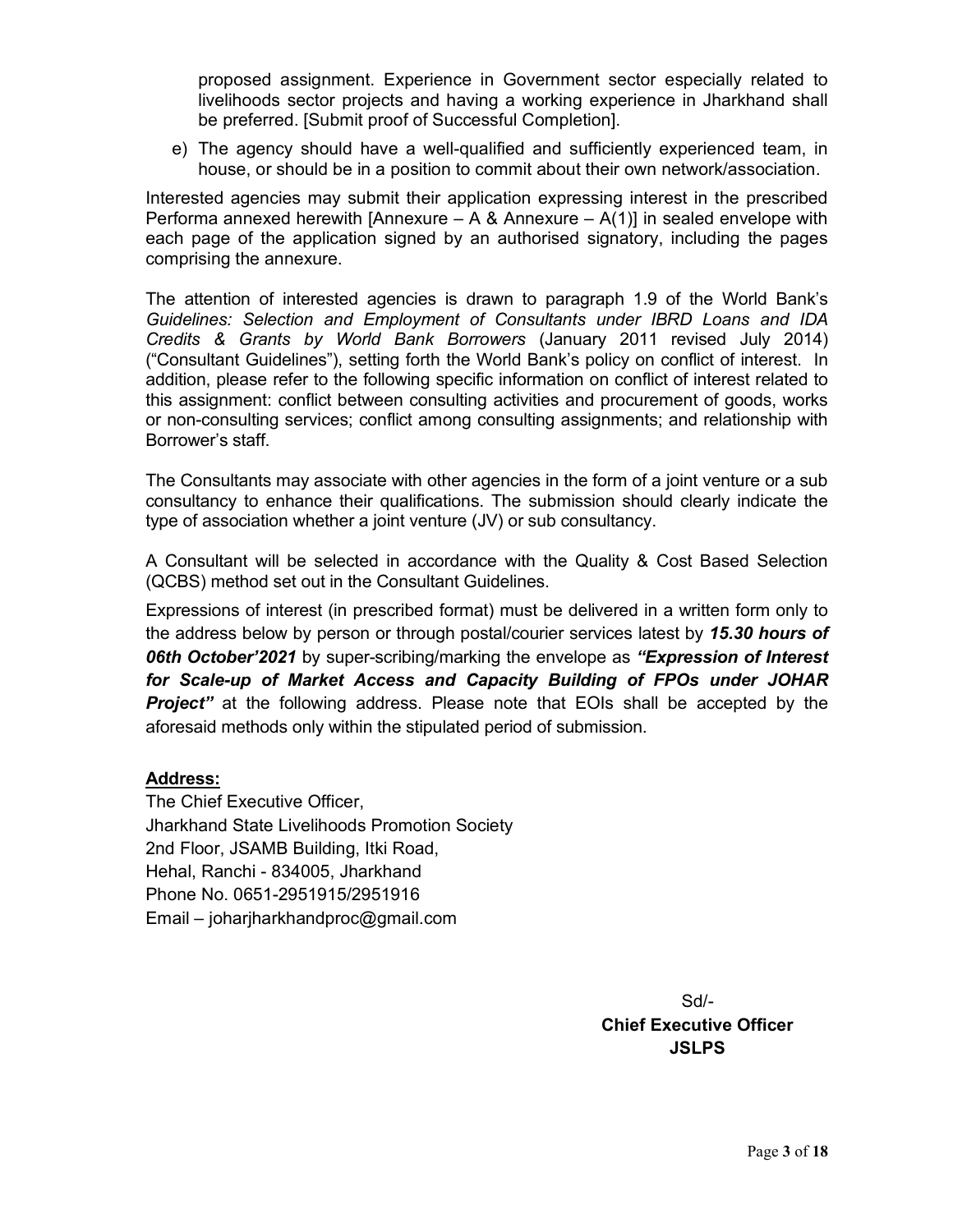# Annexure-A

Attachment 1: Format for Submission of Information to JSLPS, Ranchi to provide consultancy services for Providing Technical Support in Scale-up of Market Access and Capacity Building of FPOs under JOHAR Project.

Submission Requirements

|                      | A - Consultant Company's Profile [Maximum 2 Pages]                                                                                                                                                                                                                                                                                                                                                                                                                                          |                                                                                      |                                                              |  |                                         |                                    |  |  |
|----------------------|---------------------------------------------------------------------------------------------------------------------------------------------------------------------------------------------------------------------------------------------------------------------------------------------------------------------------------------------------------------------------------------------------------------------------------------------------------------------------------------------|--------------------------------------------------------------------------------------|--------------------------------------------------------------|--|-----------------------------------------|------------------------------------|--|--|
| $\mathbf{1}$ .<br>2. | Organizational<br>Provide a brief description of the background<br>and organization of your firm/entity.<br>The brief description should include:<br>Ownership details<br>Date and place of incorporation of the<br>firm,<br>Objectives of the firm,<br>Availability of appropriate skills among<br>staff.<br>Provide the turnover on the basis of the audited<br>Financial: (Minimum average annual<br>turnover of Rs. Two Crore Seventy<br>accounts of the previous three financial years |                                                                                      |                                                              |  |                                         |                                    |  |  |
|                      |                                                                                                                                                                                                                                                                                                                                                                                                                                                                                             | Lakhs during the last three financial                                                | in Indian Rupees.                                            |  |                                         |                                    |  |  |
|                      | years required.                                                                                                                                                                                                                                                                                                                                                                                                                                                                             |                                                                                      | 2017-18                                                      |  | 2018-19                                 | 2019-20                            |  |  |
|                      |                                                                                                                                                                                                                                                                                                                                                                                                                                                                                             |                                                                                      |                                                              |  |                                         |                                    |  |  |
| $\overline{1}$ .     | B - Consultant Agency's Experience [Maximum 15-20 pages]<br>Experience of working on government, externally aided, or livelihoods sector projects<br>in India.<br>At least 3 years of experience required.<br>Please provide details of up to 10 such assignments (you may add more rows).                                                                                                                                                                                                  |                                                                                      |                                                              |  |                                         |                                    |  |  |
|                      | Name of<br>Project                                                                                                                                                                                                                                                                                                                                                                                                                                                                          | Services provided                                                                    | Client and<br>Country                                        |  | Duration of<br>Assignment               | Value of<br>Contract (Rs)          |  |  |
|                      |                                                                                                                                                                                                                                                                                                                                                                                                                                                                                             |                                                                                      |                                                              |  |                                         |                                    |  |  |
|                      |                                                                                                                                                                                                                                                                                                                                                                                                                                                                                             |                                                                                      |                                                              |  |                                         |                                    |  |  |
| 2.                   | nature of assignment:                                                                                                                                                                                                                                                                                                                                                                                                                                                                       | Experience in providing consulting services in the relevant field (Minimum 2 similar |                                                              |  |                                         |                                    |  |  |
|                      | Name of the<br>Client<br>(Gol/Externally<br>Aided Project)                                                                                                                                                                                                                                                                                                                                                                                                                                  | Nature of the<br>assignment                                                          | Location and<br>coverage<br>(entire state,<br>country, etc.) |  | Duration of<br>Assignment (In<br>month) | Value of<br>Contract (Rs.<br>Lakh) |  |  |
|                      |                                                                                                                                                                                                                                                                                                                                                                                                                                                                                             |                                                                                      |                                                              |  |                                         |                                    |  |  |
|                      |                                                                                                                                                                                                                                                                                                                                                                                                                                                                                             |                                                                                      |                                                              |  |                                         |                                    |  |  |
|                      |                                                                                                                                                                                                                                                                                                                                                                                                                                                                                             |                                                                                      |                                                              |  |                                         |                                    |  |  |
|                      | Please enclose copy of the contract as evidence                                                                                                                                                                                                                                                                                                                                                                                                                                             |                                                                                      |                                                              |  |                                         |                                    |  |  |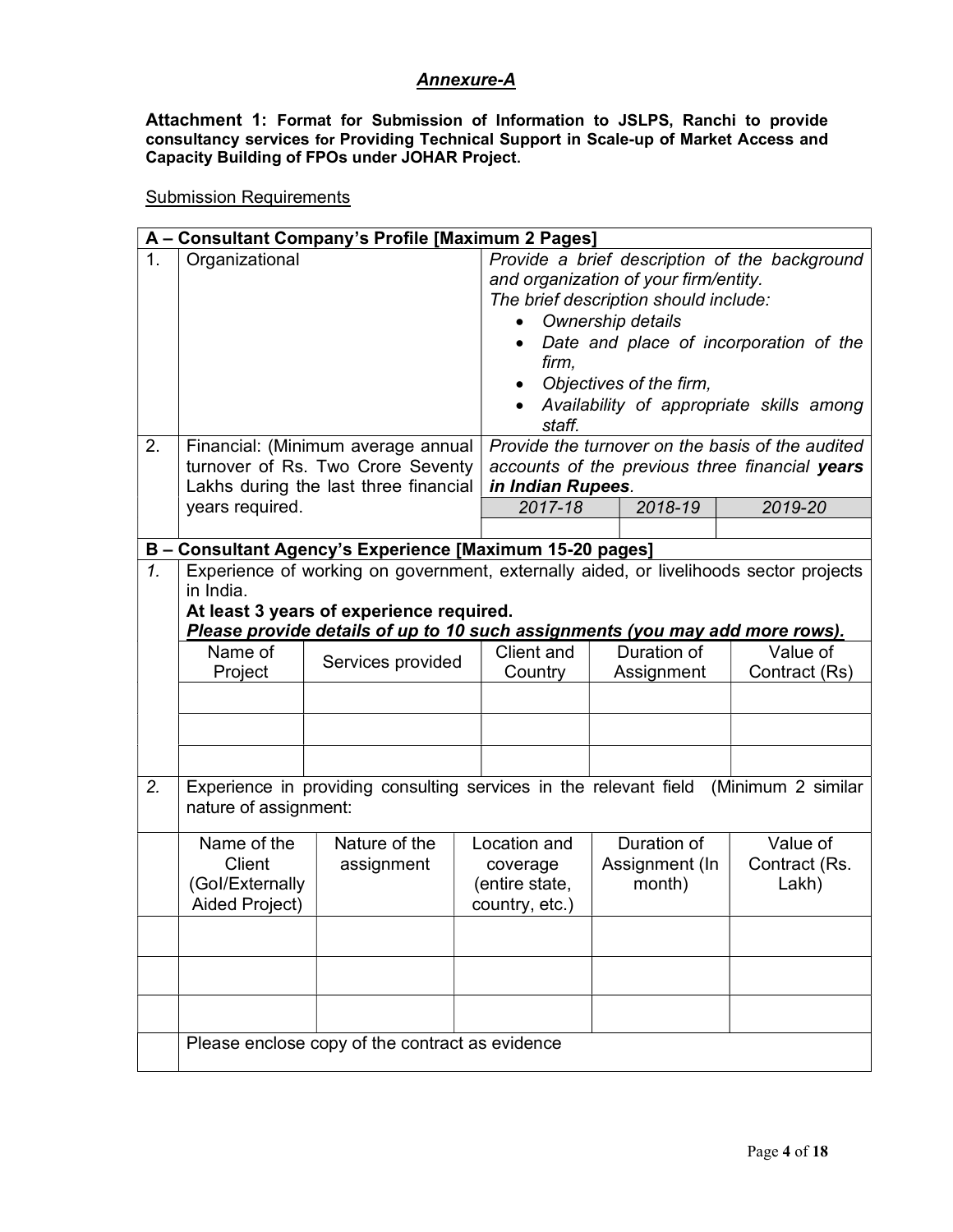| 3. | Two Experts to be proposed with experience Development Sector or Externally Aided<br>Project in the areas of Agriculture or similar nature of works at-least for a period of 3<br>years. Both experts proposed should have experience in government, externally aided,<br>or livelihoods sector projects and specifically with leading similar nature of assignment<br>in accordance with the draft TOR at-least for a period of 3 years. Detailed CVs are not<br>required at REOI stage, it should be submitted if the agency qualifies for RFP stage. |                                                                                                                                                     |                         |                                          |  |  |  |
|----|---------------------------------------------------------------------------------------------------------------------------------------------------------------------------------------------------------------------------------------------------------------------------------------------------------------------------------------------------------------------------------------------------------------------------------------------------------------------------------------------------------------------------------------------------------|-----------------------------------------------------------------------------------------------------------------------------------------------------|-------------------------|------------------------------------------|--|--|--|
|    | following format:                                                                                                                                                                                                                                                                                                                                                                                                                                                                                                                                       | Among other information, the brief CVs should include the following information in the                                                              |                         |                                          |  |  |  |
|    | Name of the proposed Expert                                                                                                                                                                                                                                                                                                                                                                                                                                                                                                                             |                                                                                                                                                     |                         |                                          |  |  |  |
|    | Designation                                                                                                                                                                                                                                                                                                                                                                                                                                                                                                                                             |                                                                                                                                                     |                         |                                          |  |  |  |
|    | Experience of 3 years in Development Sectors or any externally aided projects                                                                                                                                                                                                                                                                                                                                                                                                                                                                           |                                                                                                                                                     |                         |                                          |  |  |  |
|    | Name of Project                                                                                                                                                                                                                                                                                                                                                                                                                                                                                                                                         | Experience in<br>Developing systems<br>which ensure efficient<br>operations of Scaling<br>up Market Access and<br>Capacity Building of<br>FPOs etc. | <b>Client and State</b> | Duration of<br>Assignments (In<br>month) |  |  |  |
|    |                                                                                                                                                                                                                                                                                                                                                                                                                                                                                                                                                         |                                                                                                                                                     |                         |                                          |  |  |  |

If the Consultant has formed a consortium, all the above details of each member of the consortium and the name of the lead partner, shall be provided.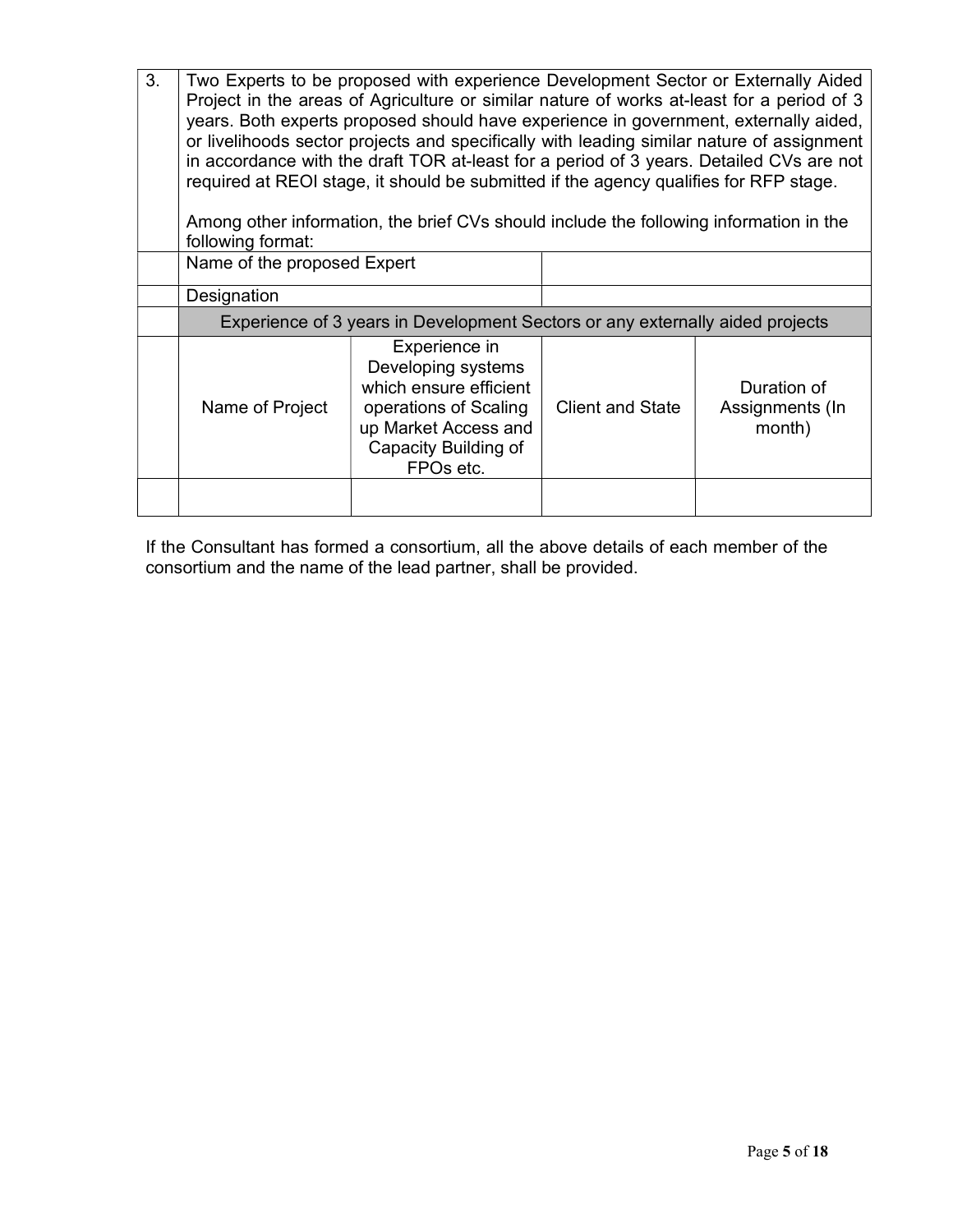# Annexure – A(1) **Declaration**

Date:  $\frac{1}{2}$ 

# To whom so ever it may be concern

I/We hereby solemnly take oath that I/We am/are authorized signatory in the firms/ Agency/ Institute/ Company and hereby declare that "Our firms/ Agency/ Institute/ Company do not face any sanction or any pending disciplinary action from any authority against our firms/ Agency/ Institute/ Company or partners." Further, it is also certified that our firm has not been blacklisted/debarred by any government or any other donor/partner organization in past.

In case of any further changes which effect of this declaration at a later date; we would inform the JSLPS accordingly.

> Authorized Signatory (with seal)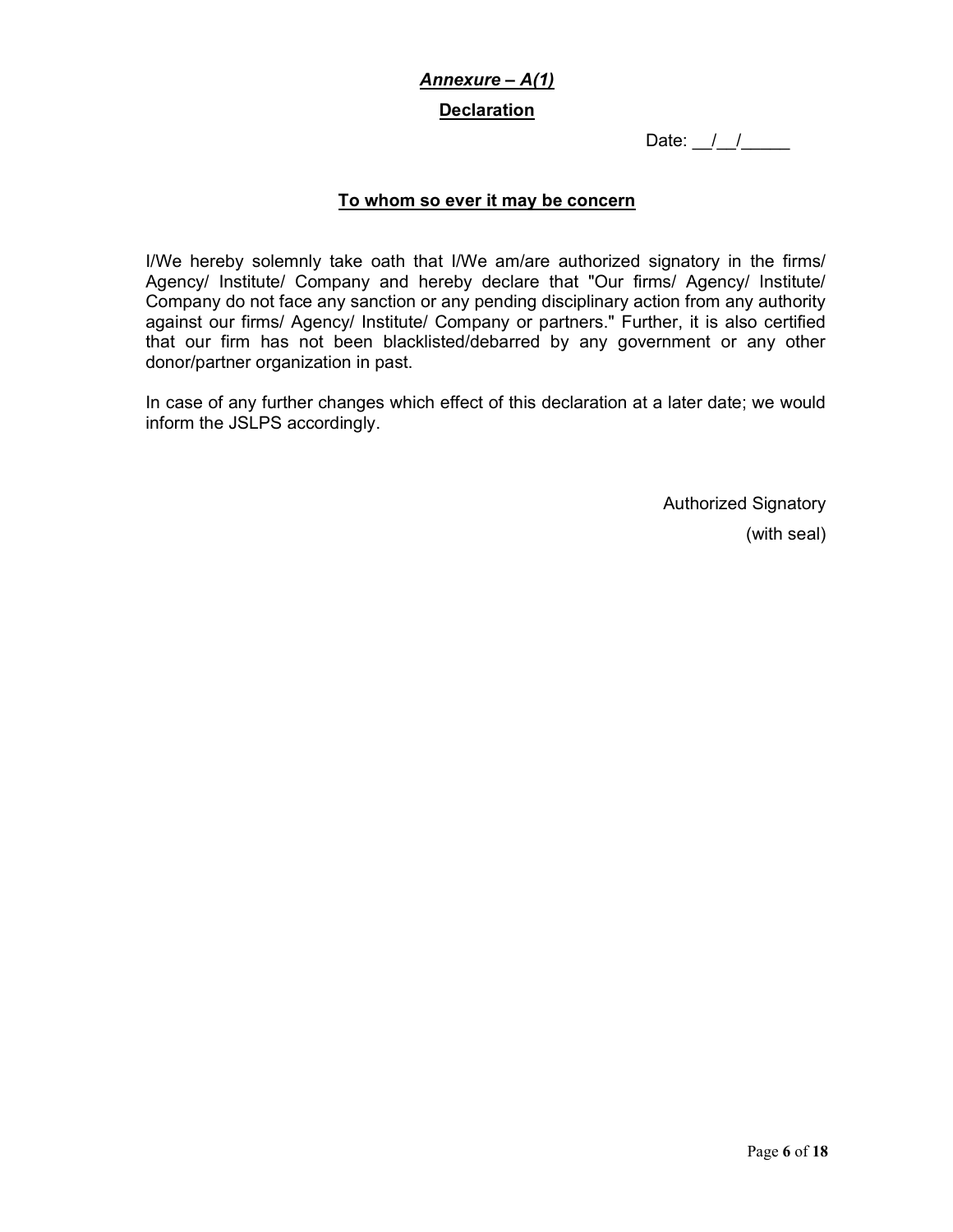# ANNEXURE – B

## Draft TOR for hiring of Technical Support Agency (TSA) for "Scale-up of Market Access and Capacity Building of FPOs under JOHAR Project"

#### 1. Background:

Jharkhand Opportunities for Harnessing Rural Growth Project (hereafter JOHAR project) is a World Bank assisted project being implemented since September 4, 2017 for six years by the Jharkhand State Livelihood Promotion Society (JSLPS), an autonomous society under the aegis of Department of Rural Development, Government of Jharkhand.

The JOHAR project aims to enhance agricultural incomes of rural producers through increased productivity, improved market linkages and value addition; supported by strengthening extension services and improving access to credit. The emphasis will be on economic integration and enhancing rural livelihood opportunities of the most disadvantaged groups including women. The project will support climate-resilient agriculture, access to agricultural markets, water and natural resources management. It will also support enhancement of rural livelihood opportunities through encouraging diversification, lowering production costs, strengthening market linkages, skill development and self-employment. About 2 lakhs households in rural Jharkhand are targeted to benefit from the project over six years. The sources of investment include project support, state program convergence, partnership with the private sector and community contribution.

Project interventions is focused on the sub-sectors of High Value Agriculture, livestock (small ruminants), NTFP, fisheries and irrigation. Although the project works across these five sub-sectors, the typology of the interventions reaching each geographic cluster (15 villages in a block) of households is limited to pre-determined primary and secondary subsectors.

The project is being implemented in 68 blocks within 17 districts of the state. The primary project beneficiaries are the rural households, the majority of whom are women SHG members, including from SC, ST, and smallholder and landless households in selected blocks of rural Jharkhand.The beneficiary households are largely from the SHG households supported by NRLM and are selected for inclusion in the project through a participatory, community-driven process that employs well-defined criteria including their actual/potential ability to generate marketable surplus production.

The sub-sector-wise outreach is 150,000 households for High Value Agriculture and Irrigation, 50992 households for livestock, 34,500 households for fishery and 58,400 households for NTFP interventions. However, there is an overlap of beneficiaries since each household benefits from interventions of at least two sub sectorsthat have potential to add economic value to the households. Therefore, effectively the target number of householdislittle over 200,000. A significant part of these beneficiaries is in LWE areas.

The initial focus of the project is to initiate activities of the sub sectors with members of mature SHG's who are willing to become the members of the PG's. Thus, all such blocks where mature SHG's exist are targeted. The project has a focus on enrolling all the households in the blocks to join the intervention (please refer to the PAD of JOHAR project for more information on the project).

## 2. THE INSTITUTIONAL MODEL IN JOHAR

JOHAR focuses on key commodities which has potential of high growth and providing high returns to the producers. The key commodities in the project are as follows: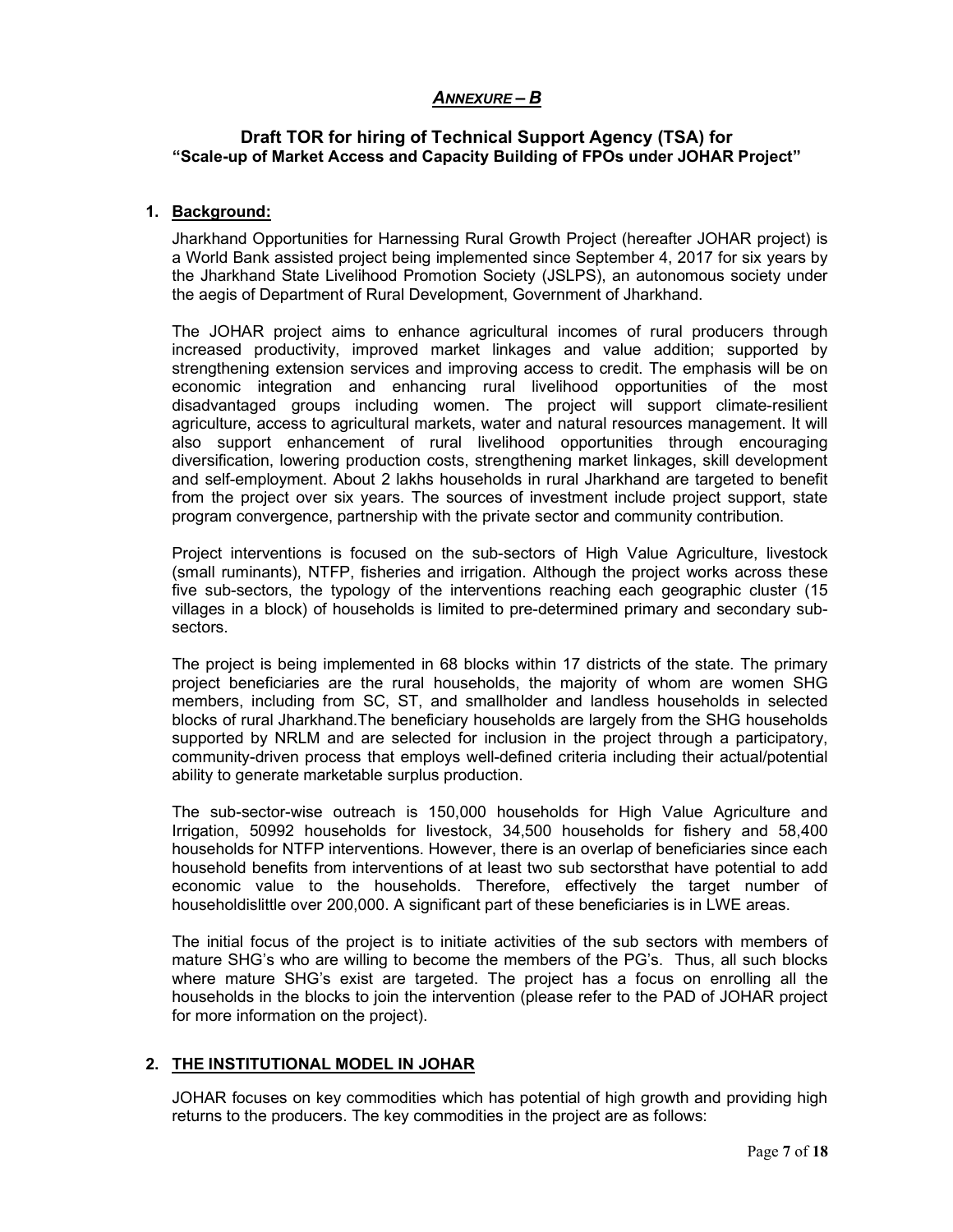| S. N. | Sub-Sectors             | <b>Commodities</b>                                                                                |
|-------|-------------------------|---------------------------------------------------------------------------------------------------|
|       | <b>High Value Crops</b> | Banana, Papaya, Cauliflower, Chilly, Cabbage, Tomato, French<br>Beans, Okra, Cucurbits and others |
| 2     | Fishery                 | Inland Fisheries, Cage Culture, Pen (RFF) Culture                                                 |
| 3     | Livestock               | Goat, Backyard Poultry, Pig, Broiler, Layer                                                       |
| 4     | <b>NTFP</b>             | Lac, Tamarind, Chironjee, Honey, Moringa, Lemon Grass, Tulsi,<br>Jackfruit etc.                   |

All these commodities are presently under cultivation and being sold in individual capacities resulting in poor returns. Lack of negotiation power and poor access to bigger markets further adds to the problem. In this context, it becomes important to design an institutional framework through which market-based interventions is been implemented. To make the produce reach the best market and in the most cost-effective way, the following institution model is being executed:



Under this model, the Producer Groups (PGs) at the village level undertakes functions such as aggregation, procurement, primary sorting & grading etc at the village level. The aggregated produce feeds into the Rural Business Hubs (RBH) i.e. a business unit of the FPO established at the appropriate level based on economic viability. The RBH acts as a service centre for the functions like aggregation, sorting, grading, processing of the produce procured from the PGs. It also helps with sale of inputs to farmers along with the management of the Custom Hiring Centers (CHC) for lending the small farm machineries on rental basis. The FPOs build the market linkage for the final produce available at RBH. The community however doesn't have the binding to buy/ sell through FPOs.

The FPO based on Livestock nature which requires efficient and effective service delivery at the door-step to reduce livestock mortality and assure good returns. In this case, the PGs take services from the Livestock Service Centre (LSC) formed at a level which is economically viable. The LSCs have staff including a Cluster Livestock Manager and community professionals. For instance, the Pashu Sakhis (PS) delivers doorstep services such as vaccination, de-worming, castration. They also sell feed which is one of the business functions of the LSC. The LSC coordinates with the veterinary agencies departments (govt. and non- govt.) through the FPO for curative services apart from other services to improve the last mile delivery of services based on a revenue generation model. The JOHAR field team facilitates the process and the technical agency provides the technical support for the production enhancement. In case of fisheries, there is no need for an exclusive FPO but the fish producers can collaborate with the existing FPOs for marketing services. Due to the nature of services required and small group size of the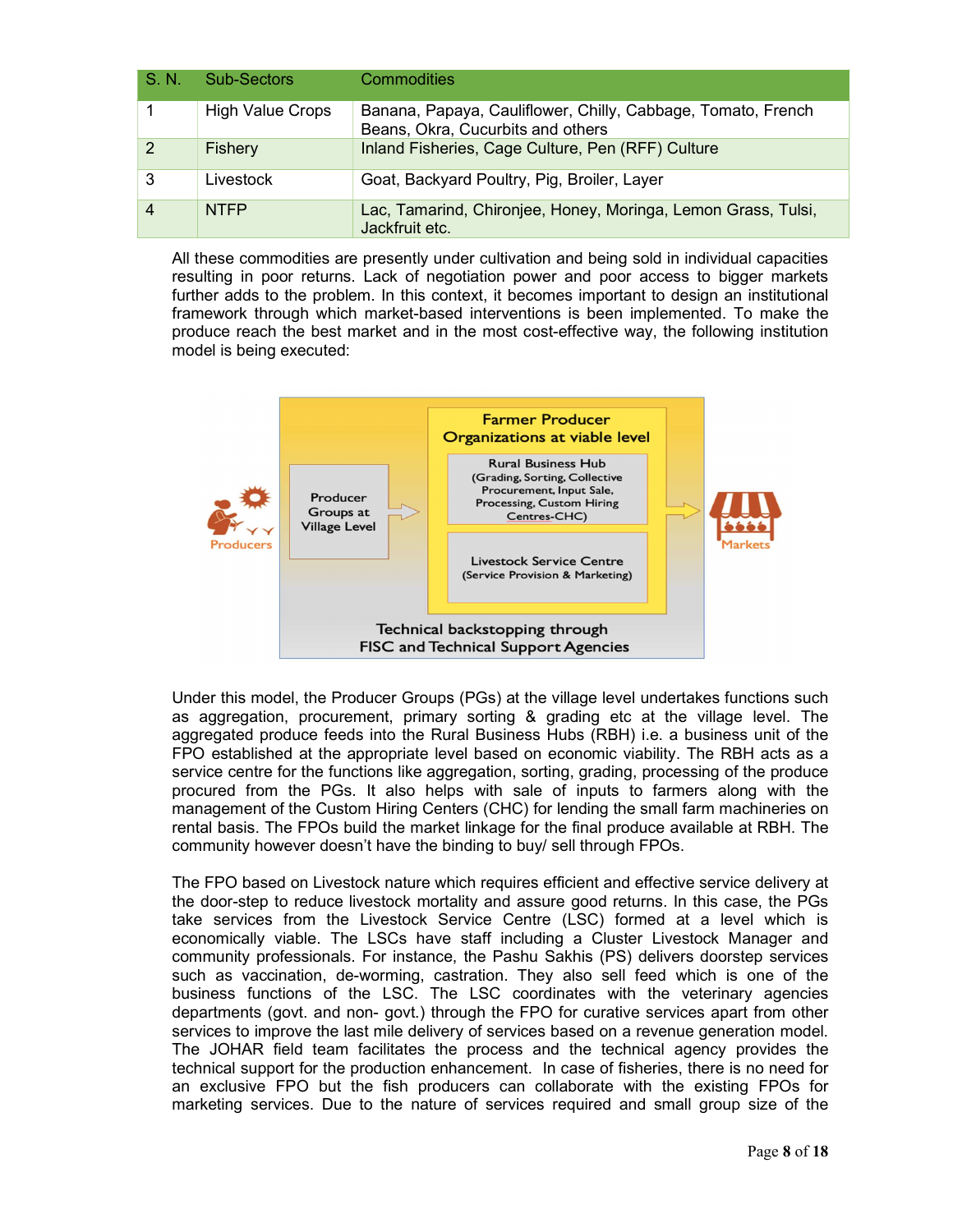fishery producers, a PG platform is likely to be adequate for input supply and health care services.

It is important for the FPOs to have sustainable market linkages. However, capacities of the FPOs at block level being not sufficient at the initial phase to explore and maintain such linkages. To ensure such linkages and leverage the huge volumes of various FPOs, the FPO Incubation & Support Cell (FISC) at the state level creates linkages with institutional buyers and develop marketing strategies for the brands to be promoted by the FPOs. It also explores and mobilize credits and finances for the FPO business. The FISC has a team of multidisciplinary professionals from the field of Public-Private Partnerships, Institution Building, Value Chain & Enterprise Development, Agri-business and Agri-Finance.

# 3. THE CURRENT STATUS OF THE PROJECT

Jharkhand Opportunities for Harnessing Rural Growth Project (hereafter JOHAR project) is a World Bank assisted project being implemented since September 4, 2017 for six years by the Jharkhand State Livelihood Promotion Society (JSLPS), an autonomous society under the aegis of Department of Rural Development, Government of Jharkhand.

The Project has been conceptualized to increase agricultural income of the rural population by introducing various interventions targeting improved productivity, better market linkages and value addition; supported by strengthening extension services and improving access to credit. The project approach envisages three critical areas of Sustainability, Convergence and Economic Viability. Therefore, the project focus is on promoting climate-resilient agriculture, water and natural resources management, crop and income diversification, lowering production costs, skill development, market linkages and creating self-employment.

Under the project, Farmers Producer Organizations (FPOs), in the form of producer companies, have been formed and supported to create sustainable institutions, which can aggregate demand as well as supply of agri-inputs and output, respectively. These institutions are also being supported by providing training, capacity building and market intelligence and market linkages.

| SI. No         | Name of FPO under JOHAR                                    | <b>Total transaction till</b><br>15 <sup>th</sup> Nov (In Lakhs) |
|----------------|------------------------------------------------------------|------------------------------------------------------------------|
| 1              | <b>GumlaRaidih Agri Producer Company Limited</b>           | 246.54                                                           |
| $\overline{2}$ | BasiaPalkot Farmer Producer Company Limited                | 155.45                                                           |
| 3              | PurbiSinghbhumMahilaAjeevika Producer Company<br>Limited   | 177.14                                                           |
| 4              | DakhshiniKoel Producer Company Limited                     | 170.00                                                           |
| 5              | Rajrappa Kisan Producer Company Limited                    | 235.48                                                           |
| 6              | Santhal Pargana Mahila Producer Company Limited            | 205.94                                                           |
| 7              | Murhu Nari Shakti Kisan Producer Company Limited           | 493.33                                                           |
| 8              | Churchu Nari Urja Farmer Producer Company Limited          | 334.45                                                           |
| 9              | Gharonj Lahanti Mahila Utpadak Producer Company<br>Limited | 117.84                                                           |
| 10             | SarayfulMahila Farmer Producer Limited                     | 116.01                                                           |
| 11             | Sarhul Ajeevika Farmer Producer Company Limited            | 64.48                                                            |
| 12             | Kolhan Agri Producer Company Limited                       | 75.52                                                            |

The current status (till July'21) of transaction of the JOHAR FPOs are as follow: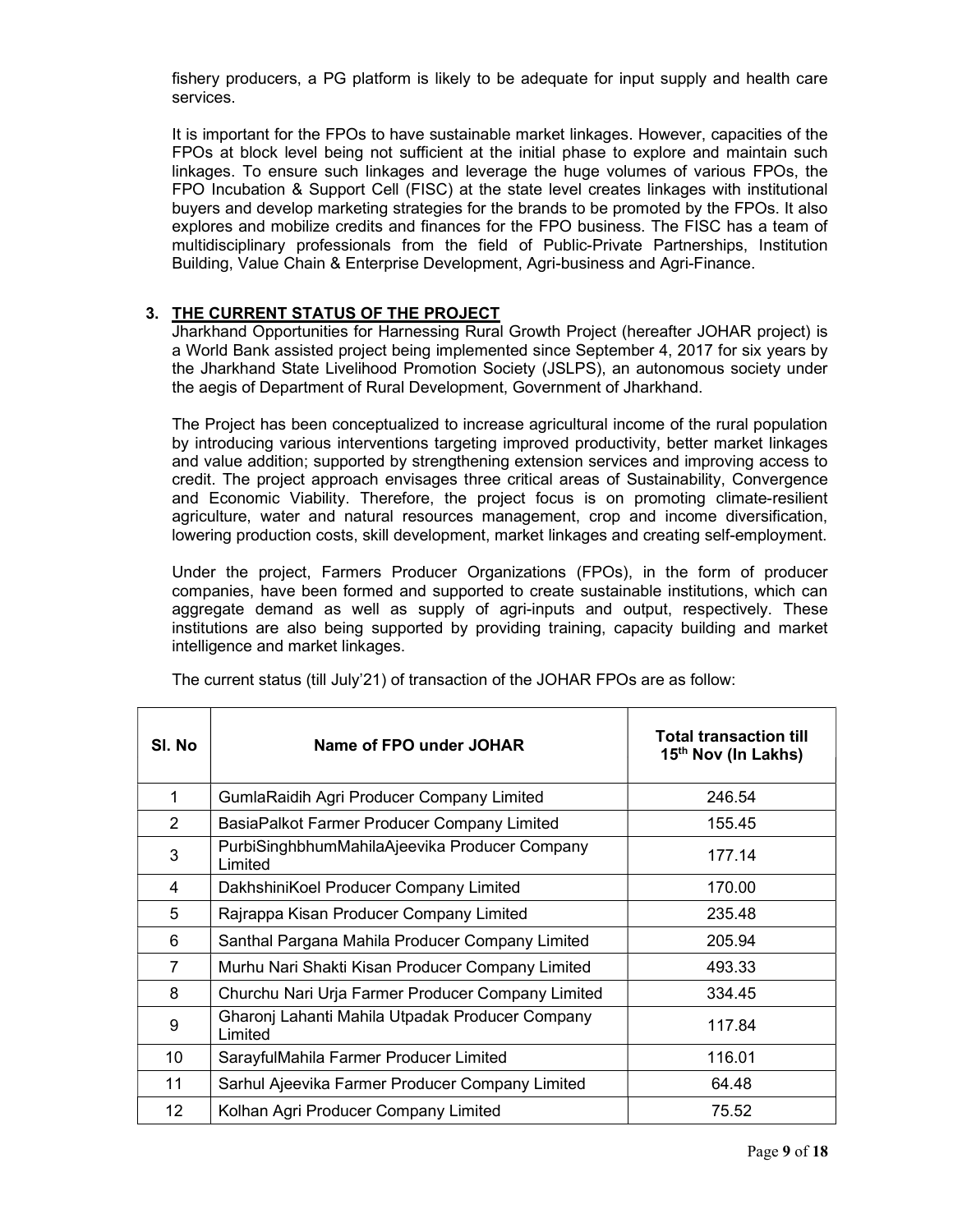| SI. No | Name of FPO under JOHAR                                  | <b>Total transaction till</b><br>15 <sup>th</sup> Nov (In Lakhs) |  |  |  |
|--------|----------------------------------------------------------|------------------------------------------------------------------|--|--|--|
| 13     | 101.40<br>MahilaJagriti Producer Company Limited         |                                                                  |  |  |  |
| 14     | Sarjombaa Agri Producer Company Limited<br>119.03        |                                                                  |  |  |  |
| 15     | GiridhanMahila Producer Company Limited<br>287.00        |                                                                  |  |  |  |
| 16     | Uttari Koel Farmer Producer Company Limited<br>144.49    |                                                                  |  |  |  |
| 17     | Aakarshani Producer Company Limited<br>99.91             |                                                                  |  |  |  |
| 18     | Luguburu Farmer Producer Company Limited<br>168.60       |                                                                  |  |  |  |
| 19     | Dhalbhum Narishakti Ajeevika Producer Company<br>Limited |                                                                  |  |  |  |
| 20     | Gramin Anda Utpadak Swalambi Sahkari Samiti              | 1489.90                                                          |  |  |  |
|        | Total                                                    | 4909.61                                                          |  |  |  |

Current businesses by these FPOs have been achieved with minimal investments in permanent infrastructure, limited manpower and to in an evolving relationship with the farmers, which need an aggressive push for enhanced engagement.

## 4. NEED FOR SCALE-UP PHASEONMARKET ACCESS AND CAPACITY BUILDING OF FPOS AROUND MARKET ACCESS

The growth of businesses transactions in short time of two years, enthusiasm about FPOs work in communities and active participation of women Directors in FPOs' Boards have raised high hope for expansion. As discussed above, the FPOs have started transactions without much investments on permanent structure. Given that FPOs are not playing much role in higher-up of product value chain, they unable to realize higher value for produce. This is mainly due to lack of value adding infrastructure such as primary and secondary processing (IQF, pickle manufacturing, chips, jams etc.). FPOs can also take advantage of time arbitrage and trade facilitation by creating storage, warehousing and marketing infrastructure.

For sustaining the business activities and setting-up permanent business structures for FPOs, which can consistently help member farmers on various aspects of agricultural production and marketing, FPOs need to be supported for next level of handholding.

The specific objective of providing additional handholding support will be to help FPOs in setting-up required marketing and value chain infrastructure and strengthen their position in market to bring desired changes and efficiencies in the value chains of identified product categories. In general, the extended support shall target to achieve followings –

- a) Each FPO is facilitated for identification of at least one infrastructure for better marketing of produce (e.g. Distribution Centre, Storage infrastructure, Wholesale / Terminal markets, Farmers Market or any other such facility).
- b) At least one infrastructure is created for each component (HVA / NTFP / Livestock), if feasibility is proved.
- c) Out of total 20FPOs, 50% of FPOs are supported for preparing techno-economic feasibility / detailed project report for setting-up value adding / processing infrastructure (e.g. packaging facility, milling facility, IQF / cut vegetables, meat processing, packaging and branding activities);
- d) Average annual turnover of FPOs achieved at Rs. 2.00 Cr. by end of FY 2022- 23.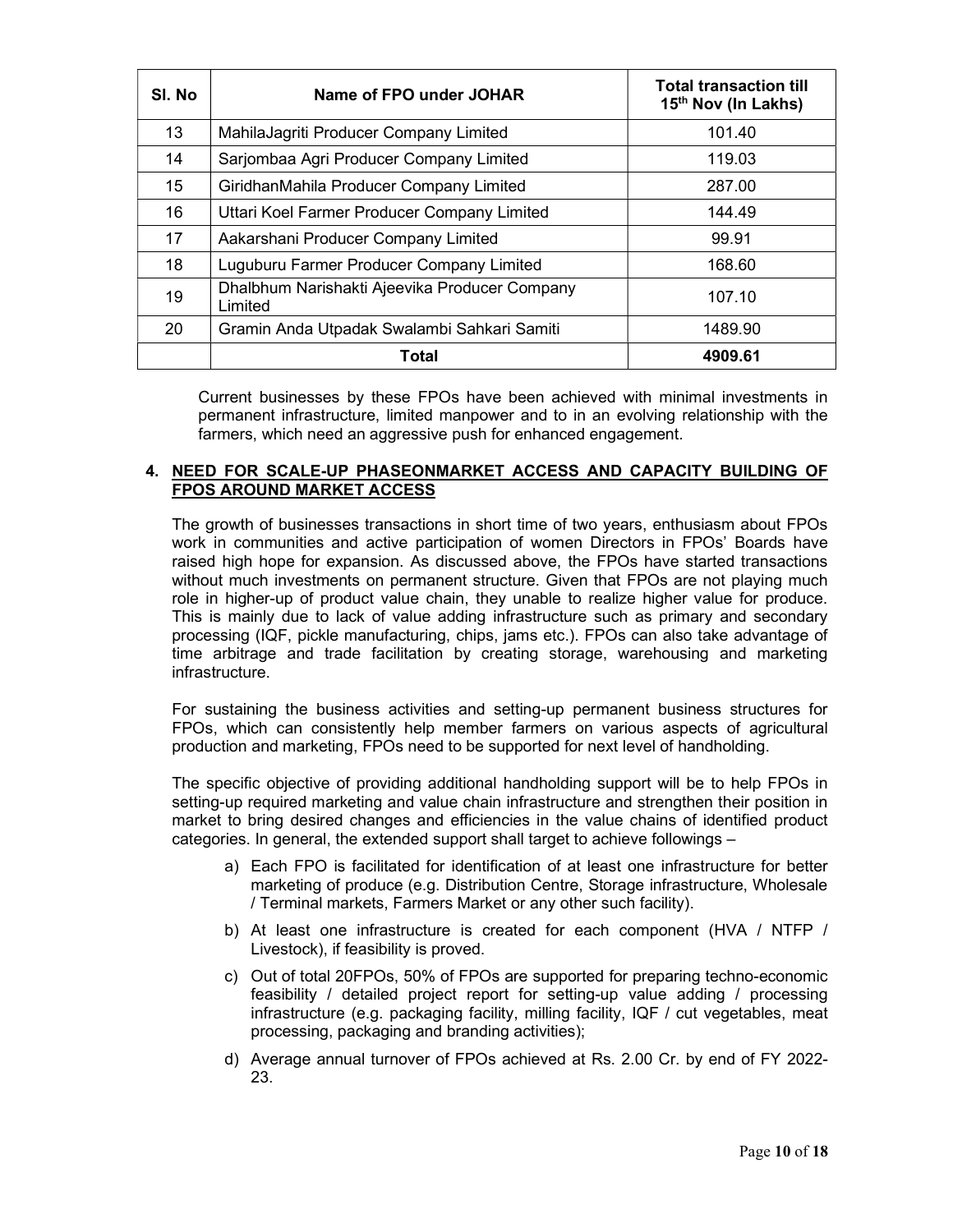- e) Around 25% of FPOs have their own backward integration for agri-input supply (e.g- Distribution-ship of Agri-inputs / livestock inputs, seed production, biofertilizer production or any such activity)
- f) A state level FPO federation is created for mutual cooperation amongst all the FPOs for joint marketing, branding and business collaboration.

# 5. OBJECTIVES OF THE ASSIGNMENT

The overall objective of this consultancy is to develop a system within the Producer Companies through which they can access better markets. This will include the capacity building of the key stakeholders in the value chain on market information, intelligence and access. The assignment also focuses on building the capacities of the Producer Organizations on being pro-market and undertaking businesses in an efficient way.

The specific objectives are as follows:

- a) To increase the market information amongst the FPOs on primary, secondary and tertiary agricultural & allied market.
- b) To improve the content of market information in a useable form by Consolidating/aggregating the collected market information. To help them use the intelligence tools for making long term decisions based on predictive and past data and its analysis on markets and prices and hence accessing the best markets for best returns.
- c) To develop the capacities of the FISC team &FPOs of JOHAR to make the best use of market information & intelligence through effective analysis and ways of accessing best markets.
- d) To develop the capacities of the Producer Companies on input demand assessment, estimation of marketable surplus, logistics requirement, product handling, operation and farmers engagement for better resource planning and deployment, handling businesses, maintaining the data, inventories, establishing and managing postharvest management systems.
- e) To develop the systems to enable PGs/FPOs to access markets with appropriate logistics and linkage support.
- f) To help developing an ecosystem for effective input and output marketing till the last mile of the chain.
- g) To demonstrate successful transactions and facilitate FPO staff and cadre in market access and transactions;
- h) To demonstrate successful models for FPO-managed input and output trading.

## 6. SCOPE OF WORK & DURATION

The TSA is expected to provide its services as per the objectives laid above in multiple districts of JOHAR as listed in Annexure – I to this TOR.

The total duration of the assignment shall be of 18 months. However, on basis the requirement of JSLPS and performance of the TSA, duration of the contract may be extended further.

## 7. KEY ACTIVITIES

The key activities to be undertaken in the proposed assignment are designed mainly to make the FPOs pro-market in order to analyze the opportunities and hence make the markets work for their member producers. The following activities need to be undertaken for the achievement of project outputs: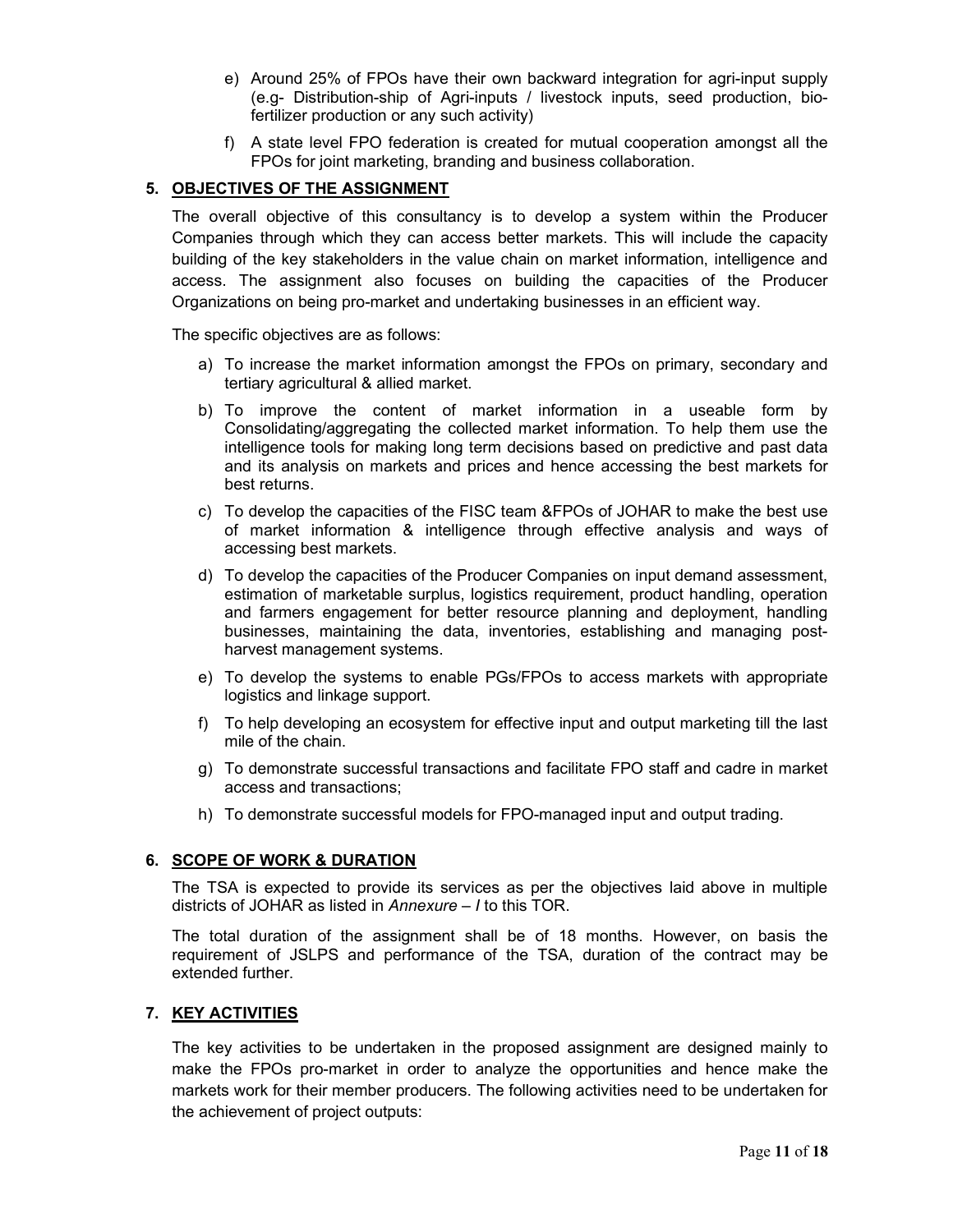- i) Facilitate Access of Producer Companies to better Markets
	- a) Facilitation in providing logistic solutions in terms of transportation, warehouses, cold-chains, inventory management solutions etc. for better tradeoffs. In some cases suggesting innovative storage solutions etc. to be built in the project.
	- b) Develop appropriate marketing strategies / models in the context of JOHAR locations to access the profitable markets for the PGs &FPOs.
	- c) Market information of various potential mandis/markets, quality, quantities, trends, price information for various agricultural crops, horticulture crops, livestock, poultry products, fish products, NTFPs etc.
	- d) The TSA will be responsible for collecting and analyzing this market information and providing the same to the FPOs to be used for accessing the markets.
	- e) Develop the capacities of the FPOs through training & guiding in the areas of business planning; understanding the value chain and the gaps and opportunities in the chain and hence developing enterprises around the same (for select locations).
	- f) Developing & facilitation in accessing the market linkages for the products under JOHAR based on the information on market arrivals, product flow, qualities/varieties demanded and existing supply chains for such markets.
	- g) Develop the capacities of the FPOs and its enterprises in the areas of postharvest management practices, value addition, processing etc as per the market opportunities. This will be done through field training, demonstration and exposures.
	- h) Developing CB content and curriculum and building capacities of the JOHAR's FISC Team community cadres, PGs and FPOs on analyzing the market information and intelligence and hence taking effective business decisions. This will include developing training modules along with the required training materials in Audio-Visual/Animated formats. This will also require development of an evaluation kit to gaze the effectiveness of the modules and hence taking corrective actions for final roll out.
	- i) Suggest & demonstrate few successful agri-business models being adopted across the country and hence design the replicable models for JOHAR taking care of the local context. This will require some exposure of the key staffs of JOHAR.
	- j) Facilitate the implementation of pilots on the use of market information and intelligence systems developed in the projects by farmer groups and examine the impact.
- ii) Knowledge Management
	- a) Documentation of pilots and scale up strategies
	- b) Develop knowledge resources in terms of manuals, reports, learning materials, guides on the topics pertaining to the assignment.
	- c) Facilitate strategic partnerships with market players relevant to the assignment for enhancing competitiveness of the FPOs.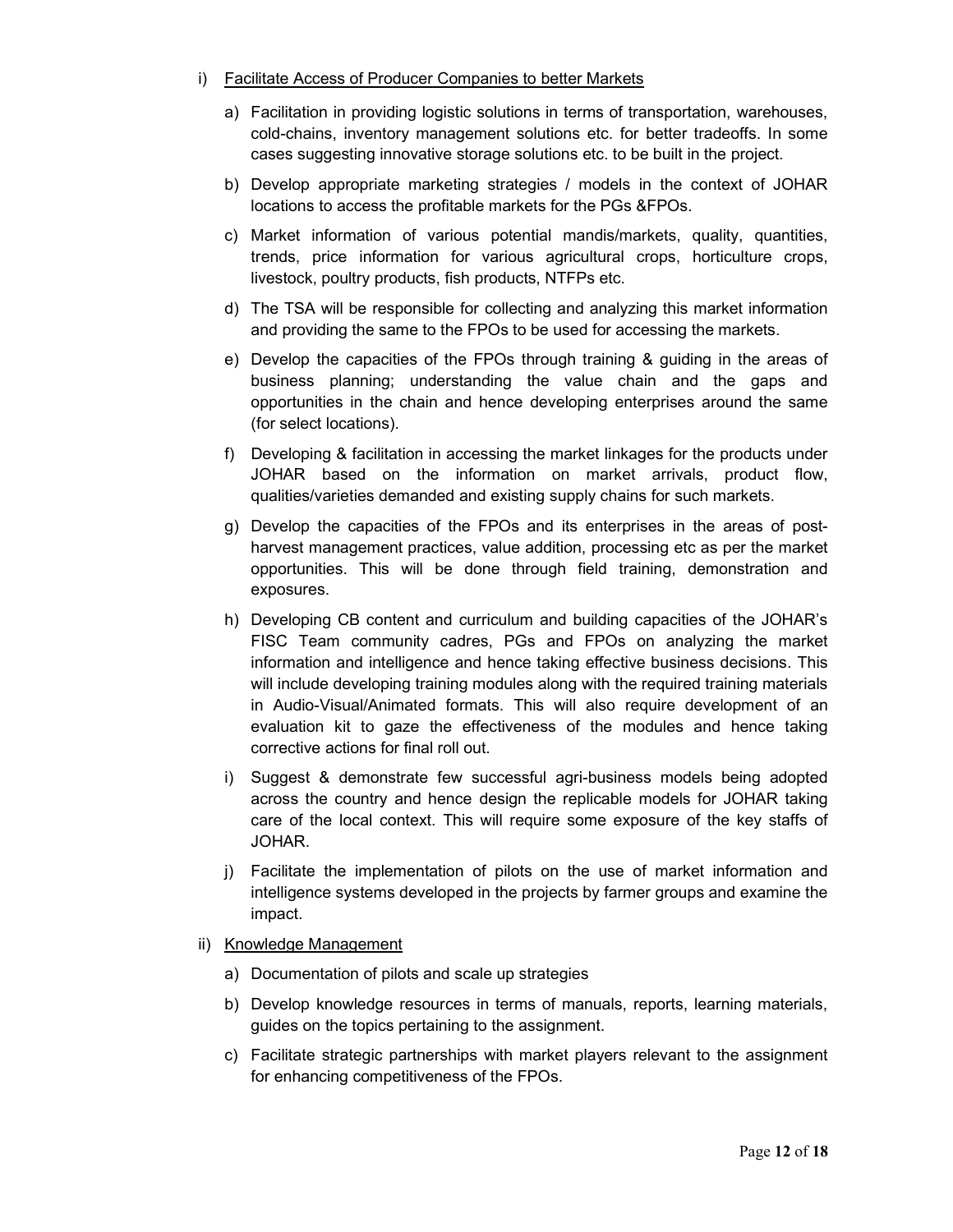# 8. EXPECTED TEAM COMPOSITION AND HR REQUIREMENTS OF TSA

The nature of assignments demands very specialized inputs in order to achieve the objectives of the assignment. Hence, the following would be the desired HR composition and requirements for the assignment:

| Levels             | <b>Composition</b>                                                                                                                        | <b>Skills Set</b>                                                                                                                                                                                                                                                                                                                                                                                                                                                                                                                                                                                                                                                                                                                                                                                                                                                                                                                                                                                              | <b>Time</b><br><b>Inputs</b> |
|--------------------|-------------------------------------------------------------------------------------------------------------------------------------------|----------------------------------------------------------------------------------------------------------------------------------------------------------------------------------------------------------------------------------------------------------------------------------------------------------------------------------------------------------------------------------------------------------------------------------------------------------------------------------------------------------------------------------------------------------------------------------------------------------------------------------------------------------------------------------------------------------------------------------------------------------------------------------------------------------------------------------------------------------------------------------------------------------------------------------------------------------------------------------------------------------------|------------------------------|
| <b>State Level</b> | 1 Professional<br>from<br>Agri-<br>Business/<br>Marketing                                                                                 | At least 10 years' experience in marketing of<br>agriculture and allied produce preferably with some<br>Marketing Consulting Agency. Sound knowledge on<br>commodity market, price fixation, pulse of price<br>trends and fluctuations, existing market systems<br>regulations, price negotiation and<br>sales<br>and<br>relationship management,<br>realization,<br>some<br>knowledge of logistics related to marketing,<br>knowledge of market risks etc. Good knowledge on<br>various agribusiness models across the country on<br>the products JOHAR deals with. Rich experience<br>on agri & allied market in B2B channels. Some<br>leading experience of developing<br>marketing<br>strategies for commodities, market development<br>knowledge<br>work.<br>Good<br>post-harvest<br>on<br>management practices and technologies.<br>Having good knowledge about FPOs, market<br>dynamics on the given sub-sectors, technology-<br>based solutions. Rich experience in handling large-<br>scale projects. | 18<br>person-<br>months      |
|                    | 1 Professional<br>with<br>business<br>operation<br>management<br>expertise                                                                | At least 5 years of rich experience in setting-up<br>business operations such as collection centre, rural<br>business hub, livestock service centre, logistics and<br>transportation and any other such potential<br>operation oriented infrastructure or services to be<br>started by the FPOs. Person should have<br>knowledge and skill to guide FPO officials and<br>cadres on manpower requirement, approvals,<br>certification and accreditation of these infrastructure<br>and services.                                                                                                                                                                                                                                                                                                                                                                                                                                                                                                                | 18<br>person-<br>months      |
|                    | 1 Professional<br>with<br>Post-<br>harvest<br>management,<br>processing<br><b>PHM</b><br>and<br>infrastructure<br>management<br>expertise | At least 5 years' experience in post-harvest<br>management of fresh fruits and vegetables, quality<br>specification & quality control, PHM infrastructure<br>operation, management, agri& food processing<br>sector, specifically in area of processing of fruits<br>and vegetables.<br>The person should have good knowledge and<br>experience of operation of collection centre, pack-<br>houses,<br>distribution<br>centre, F&V processing<br>technologies, quality specifications of various<br>processable projects, economics of processing of<br>various products as well as good understanding of<br>market requirement (product quality, packaging<br>types etc.)                                                                                                                                                                                                                                                                                                                                     | 18<br>person-<br>months      |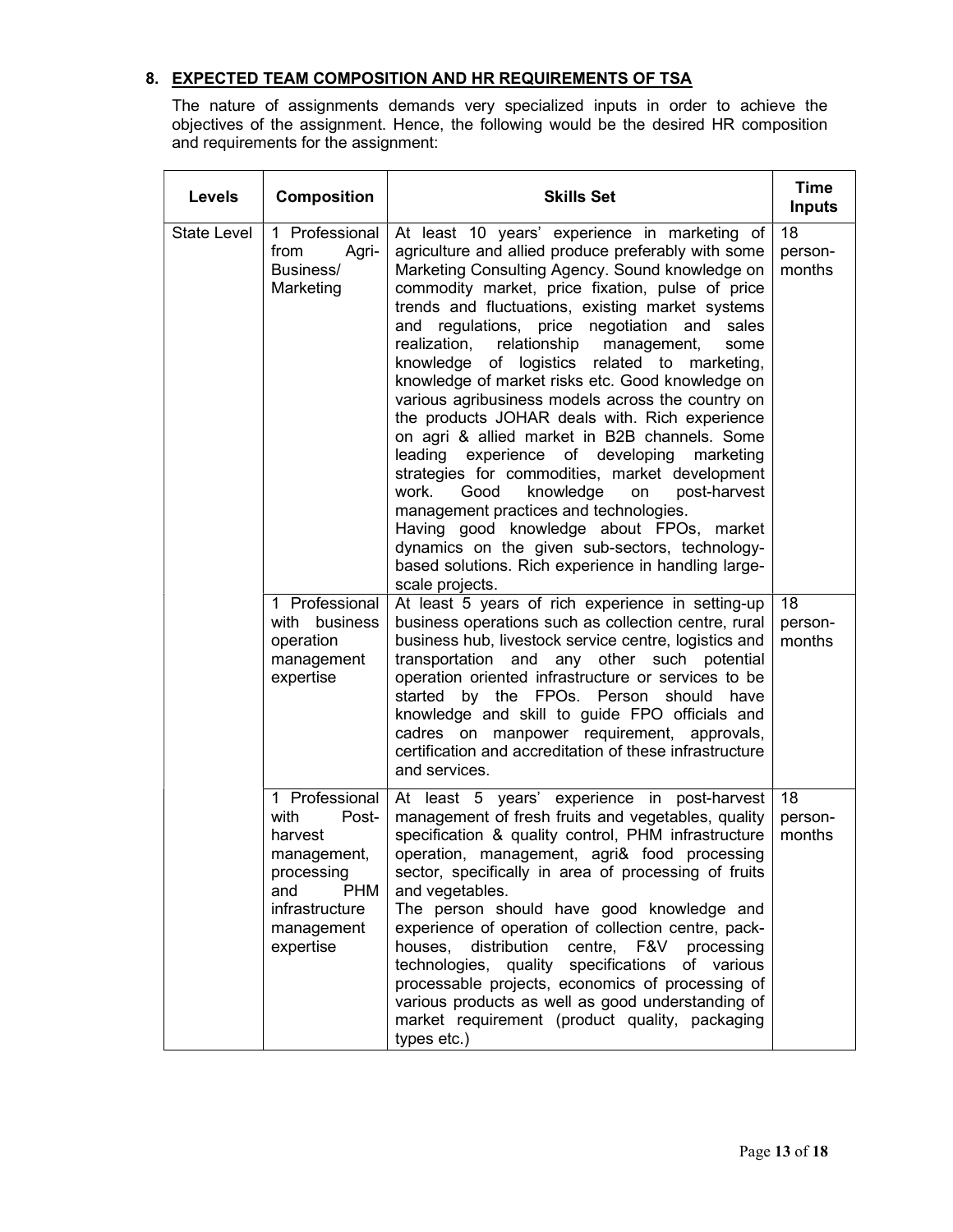| <b>Levels</b>                                                          | <b>Composition</b>                                                                   | <b>Skills Set</b>                                                                                                                                                                                                                                                                                                                                                                                                                                                                                                                                                                                                           | Time<br><b>Inputs</b>    |
|------------------------------------------------------------------------|--------------------------------------------------------------------------------------|-----------------------------------------------------------------------------------------------------------------------------------------------------------------------------------------------------------------------------------------------------------------------------------------------------------------------------------------------------------------------------------------------------------------------------------------------------------------------------------------------------------------------------------------------------------------------------------------------------------------------------|--------------------------|
| District<br>Level<br>(1)<br>Person per<br>District for<br>8 districts) | 1 Professional<br>with<br>agri-<br>business<br>marketing<br>management<br>background | At least 3 years' experience in marketing of<br>agriculture and allied produce preferably with some<br>Producer Organization. Good knowledge<br>on<br>commodity markets, price fixation, trends and<br>fluctuations, market risks, existing market systems<br>and regulations, price negotiation and sales<br>realization in different market types pertaining to<br>JOHAR produces etc. Experience of marketing the<br>agriculture and allied produce in B2B channels.<br>Knowledge on enterprise promotion<br>and<br>its<br>management.<br>Having good knowledge about FPOs, market<br>dynamics on the given sub-sectors. | 144<br>person-<br>months |
| Regional<br>Mandi level<br>(1)<br>per<br>Mandi for 4<br>Key<br>Mandis) | expert with<br>$\mathbf{1}$<br>agri-business /<br>marketing<br>background            | At least 3 years' experience in Market profile<br>development, capturing daily market requirements<br>(quality and quantity), operations, book-keeping,<br>payments, and cross-selling.                                                                                                                                                                                                                                                                                                                                                                                                                                     | 48<br>person-<br>months  |

## Non-Key Experts:

| All<br>(5) | <b>Levels</b> | Consultants<br>/Non-Key | a) For developing the training modules along with<br>experience of developing the evaluation kit to | 5<br>Person- |
|------------|---------------|-------------------------|-----------------------------------------------------------------------------------------------------|--------------|
|            |               | <b>Experts</b>          | assess the effectiveness of such modules.                                                           | months       |
|            |               | Professionals           | b) For developing/design the training materials in                                                  |              |
|            |               | Rural<br>from           | the form of IEC (Audio-Visual/animation).                                                           |              |
|            |               | Development,            | c) Seasoned trainer with effective delivery skills for                                              |              |
|            |               | Agribusiness,           | developing the pool of master trainers on the                                                       |              |
|            |               | IEC.                    | market-related subjects.                                                                            |              |
|            |               | Development,            | d) Market players / veterans for providing insights                                                 |              |
|            |               | Agriculture,<br>MBA     | on the market and suggesting strategies which<br>are pro-market.                                    |              |

## 9. DATA SERVICES AND FACILITIES TO BE PROVIDED BY JOHAR/JSLPS

- a) The list of Producer Groups and Farmers Producer Companies, block and districtwise.
- b) The list of commodities as per the decision taken based on the market assessment reports and the existing cropping pattern by Producer Groups and Farmers Producer Companies, block and district-wise. Some commodities/forms of commodities can also be suggested by the TSA based on the market demand where Jharkhand can have a competitive advantage.
- c) The training cost for PG leaders, Marketing Cadre, FPO directors, CEO etc will be borne by the JOHAR except the cost of Resource Person and his / her travel and logistic expenses.
- d) JOHAR will facilitate the TSA to work with JSLPS MIS team who will develop the applications as suggested in the assignment.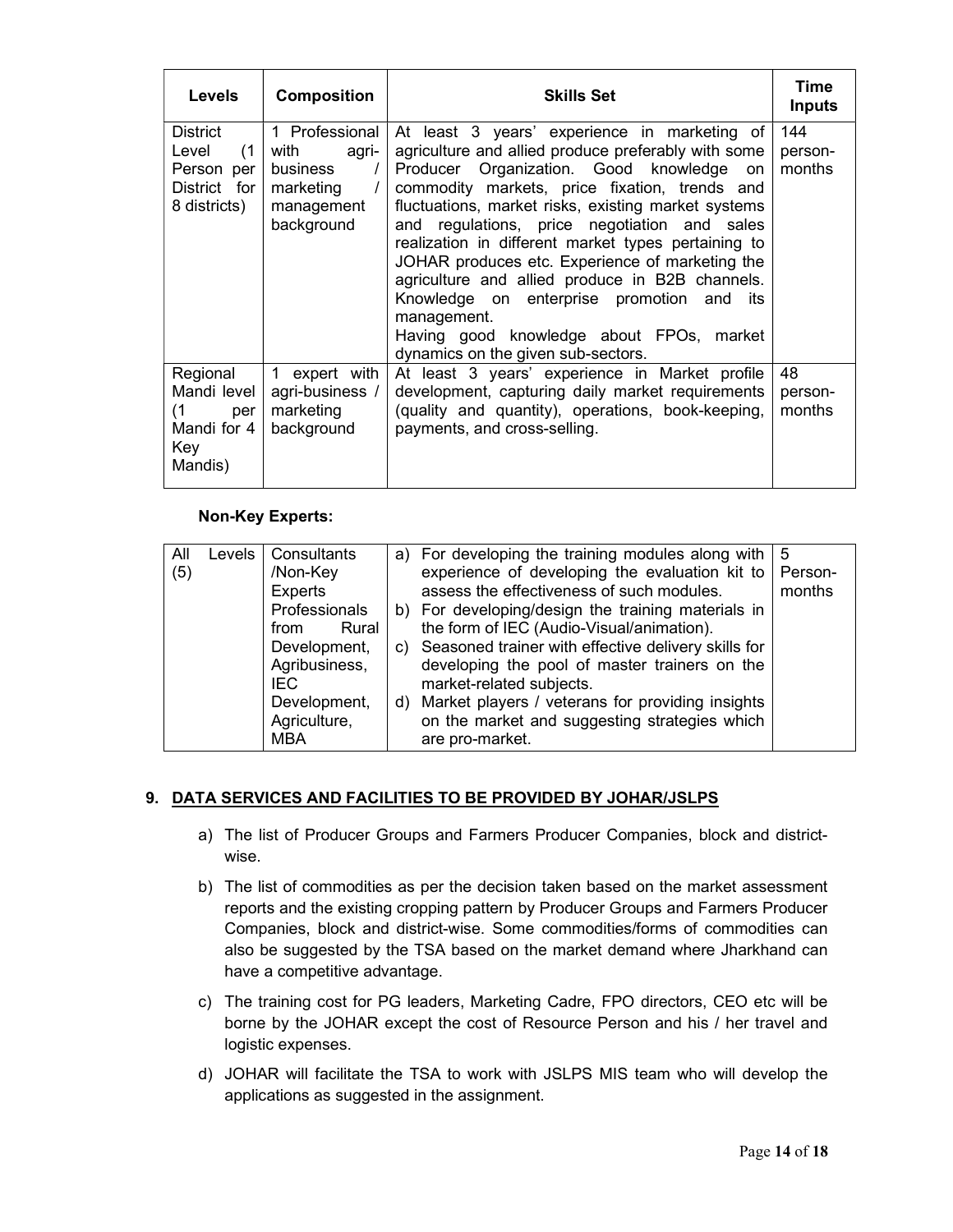- e) All campaigning/education materials in effective forms will be prepared by the TSA hired for this purpose and reproduced by JOHAR. The training material will be developed and prepared by the TSA in consultation with the JOHAR team and the TSA for the abovementioned assignment, however the printing of the material will be the responsibility of JOHAR.
- f) JOHAR will provide the access of MIS to the TSA for better analysis of the data related to business at the RBH/LSC and FPO level.
- g) JOHAR will provide space in its existing DMMUs for the TSA professionals placed in the regions and state. JOHAR will facilitate the TSA the inter-domain coordination within JOHAR for cross cutting objectives and the effective completion of the assignment. The FPO Support& Incubation Cell of the JOHAR will facilitate the coordination between the TSA and relevant domains assist would be imperative to understand the planning of the respective domains.

# 10. SCHEDULE OF DELIVERABLES

| SI.<br>No.     | <b>Key Deliverables</b>                                                                                                                                                                                                                                                                                                                                                                                                                                                                                                                                                                                                                                                                                                                                                                                                                                                                                                                                                                                                                                                                                                                                                                                                                                                                                 | <b>Timeline</b>    | <b>Payment</b><br>Schedule (in %) |
|----------------|---------------------------------------------------------------------------------------------------------------------------------------------------------------------------------------------------------------------------------------------------------------------------------------------------------------------------------------------------------------------------------------------------------------------------------------------------------------------------------------------------------------------------------------------------------------------------------------------------------------------------------------------------------------------------------------------------------------------------------------------------------------------------------------------------------------------------------------------------------------------------------------------------------------------------------------------------------------------------------------------------------------------------------------------------------------------------------------------------------------------------------------------------------------------------------------------------------------------------------------------------------------------------------------------------------|--------------------|-----------------------------------|
| 1              | (a) Final Market Information Database with Analyses<br>along with profitable business linkages (at least 5 per<br>product).<br>(b) Initiation<br>market information<br>of<br>intelligence<br>&<br>dissemination to the stakeholders in business under<br>the Project.                                                                                                                                                                                                                                                                                                                                                                                                                                                                                                                                                                                                                                                                                                                                                                                                                                                                                                                                                                                                                                   | Within 3<br>months | 15%                               |
| $\overline{2}$ | (a) Development of relevant IEC & Training Materials<br>related to quality assessment, business development<br>for effective business growth. (Minimum 6 modules per<br>domain)<br>(b) All systems (financial, inventory & operations) for<br>running and managing the Input-Output Centres,<br>RBH/LSC developed and executed in all functional<br>RBHs.<br>(c) Deployment and monitor the functioning of personnel<br>at 4 key wholesale markets to facilitate the following<br>activities: market profile development, capturing daily<br>market requirements (quality and quantity), operations,<br>book-keeping, payments, and cross-selling.<br>(d) Demonstration of transaction activities initiated in all<br>the FPOs with complete support of linkages and sales<br>realization.<br>(e) Develop a transport guide document for each<br>market/production cluster consisting of the following<br>information: vehicle type/name, passing load, vehicle<br>rent for designated destination markets, transit time for<br>designated markets, and driver incentives etc.<br>(f) Training on at least 3 key topics of FPO teams<br>including Senior level cadres on relevant subjects of<br>marketing for effective growth along with development<br>of relevant training materials on the topics. | Within 6<br>months | 20%                               |
| 3              | (a) Initiating at least 75% agri& allied input shops at Block-<br>level for the FPOs with all systems and handholding<br>mechanism in place.<br>(b) Piloting of 2 LSCs with effective model for service and<br>business.<br>(c) Appropriate branding & communication developed for                                                                                                                                                                                                                                                                                                                                                                                                                                                                                                                                                                                                                                                                                                                                                                                                                                                                                                                                                                                                                      | Within 9<br>months | 15%                               |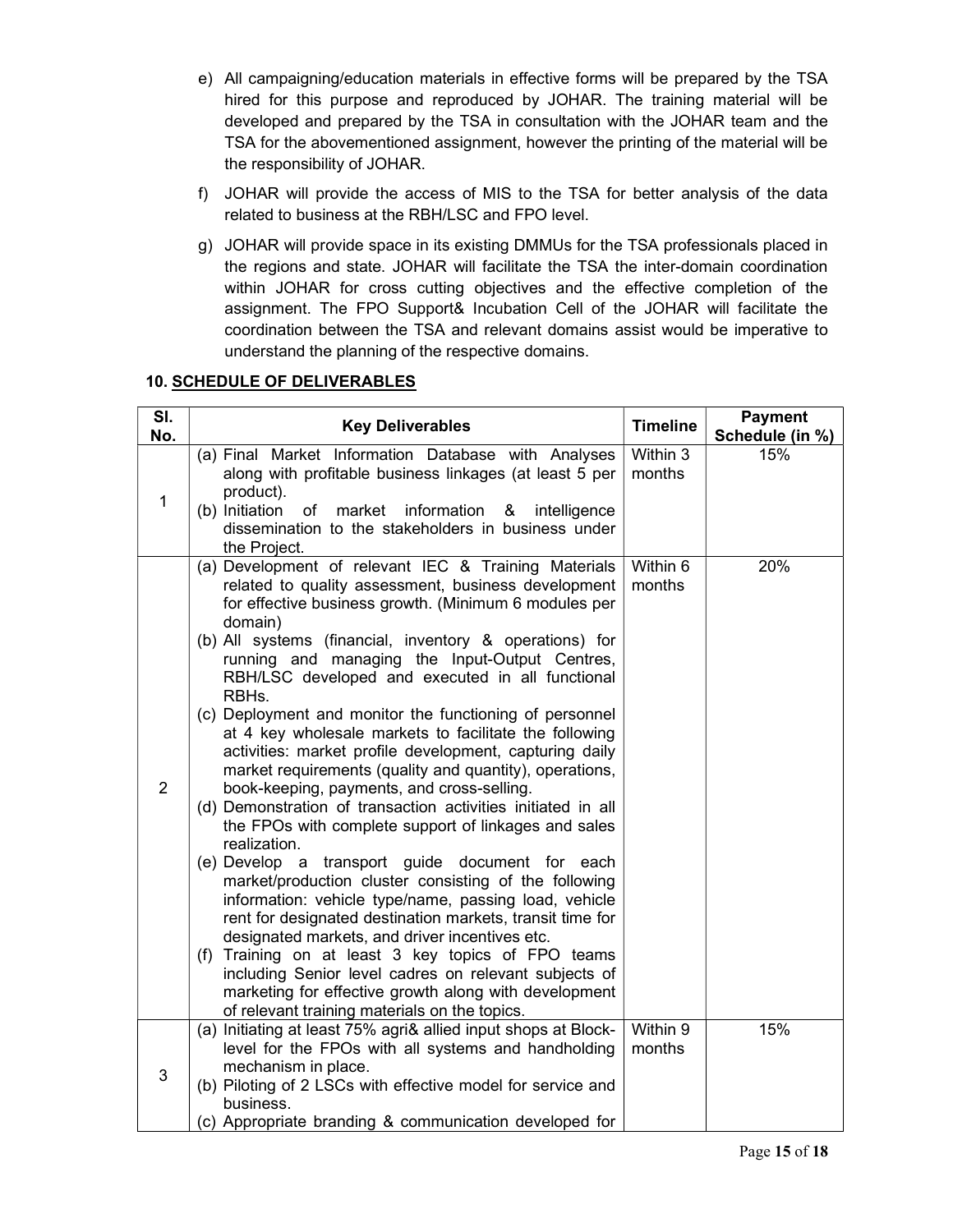| SI.<br>No. | <b>Key Deliverables</b>                                                                                                                                                                                                                                                                                                                                                                                                                                                                                                                                                                                                                                                                                                                                                                                                                                                                                                                    | <b>Timeline</b>        | <b>Payment</b><br>Schedule (in %) |
|------------|--------------------------------------------------------------------------------------------------------------------------------------------------------------------------------------------------------------------------------------------------------------------------------------------------------------------------------------------------------------------------------------------------------------------------------------------------------------------------------------------------------------------------------------------------------------------------------------------------------------------------------------------------------------------------------------------------------------------------------------------------------------------------------------------------------------------------------------------------------------------------------------------------------------------------------------------|------------------------|-----------------------------------|
|            | the relevant products as per the project requirement.<br>developing<br>workable<br>(d) Support<br>$\mathsf{in}$<br>models<br>for<br>establishment of mini-market place                                                                                                                                                                                                                                                                                                                                                                                                                                                                                                                                                                                                                                                                                                                                                                     |                        |                                   |
| 4          | (a) Piloting of the marketing model (1 per domain) with all<br>systems in place.<br>(b) Assisting the FPOs in effective linkages with like-<br>minded agencies/start-ups/businesses for the growth<br>of the business. The linkages should be an effective<br>mix of Wholesalers, Organized Retailers, Processors<br>etc.<br>(c) Training on at least 3 key topics of FPO teams<br>including Senior level cadres on relevant subjects of<br>marketing for effective growth along with development<br>of relevant training materials on the topics.<br>(d) Documenting success stories and case studies from<br>the field operations (at least 2 from each district)                                                                                                                                                                                                                                                                        | Within<br>12<br>months | 15%                               |
| 5          | (a) Pilot demonstration of at least 2 value chain<br>enterprises with all systems, processes and linkages in<br>place.<br>(b) Facilitate businesses of all the RBHs as per there<br>Business Plans with complete adherence to systems.<br>(c) Facilitation with complete support of linkages and<br>sales realization in business operations for 2 complete<br>cycles of the FPOs with effective market access<br>support.<br>(d) Handhold the full cycle implementation from production<br>to market linkage in 5 FPCs covering 20-25 PGs for<br>each of them. This will bring reliability in quality and<br>quantity of the produce available for market connect.<br>(e) Revision of Business plan in consultation with the FPO<br>team and BoDs of all the FPOs under JOHAR<br>Operational areas                                                                                                                                        | Within<br>15<br>months | 15%                               |
| 6          | (a) The value chain enterprises running in at least 50%<br>capacity utilization with the final products getting good<br>market response.<br>(b) Facilitation in achieving the revenue target of as per<br>the business plan developed for each FPC.<br>(c) Training on at least 3 key topics of FPO teams<br>including Senior level cadres on relevant subjects of<br>marketing for effective growth along with development<br>of relevant training materials on the topics.<br>(d) Documenting success stories and case studies from<br>the field operations (at least 2 from each district)<br>(e) Capacity Building of FPOs/FISC done on the major<br>areas of agribusiness and making FISC enabled to<br>take effective decisions independently with the market<br>intelligence data and provide mentoring support to the<br>collectives.<br>(f) Pilot Lessons Report, Dissemination Events and Scale<br>up Action Plan, Final Report. | Within<br>18<br>months | 20%                               |

# 11. REPORTING REQUIREMENTS

i. Deliverable wise Report (after completion of each Milestone): One hard copy& One soft copy (MS Word, data in MS Excel)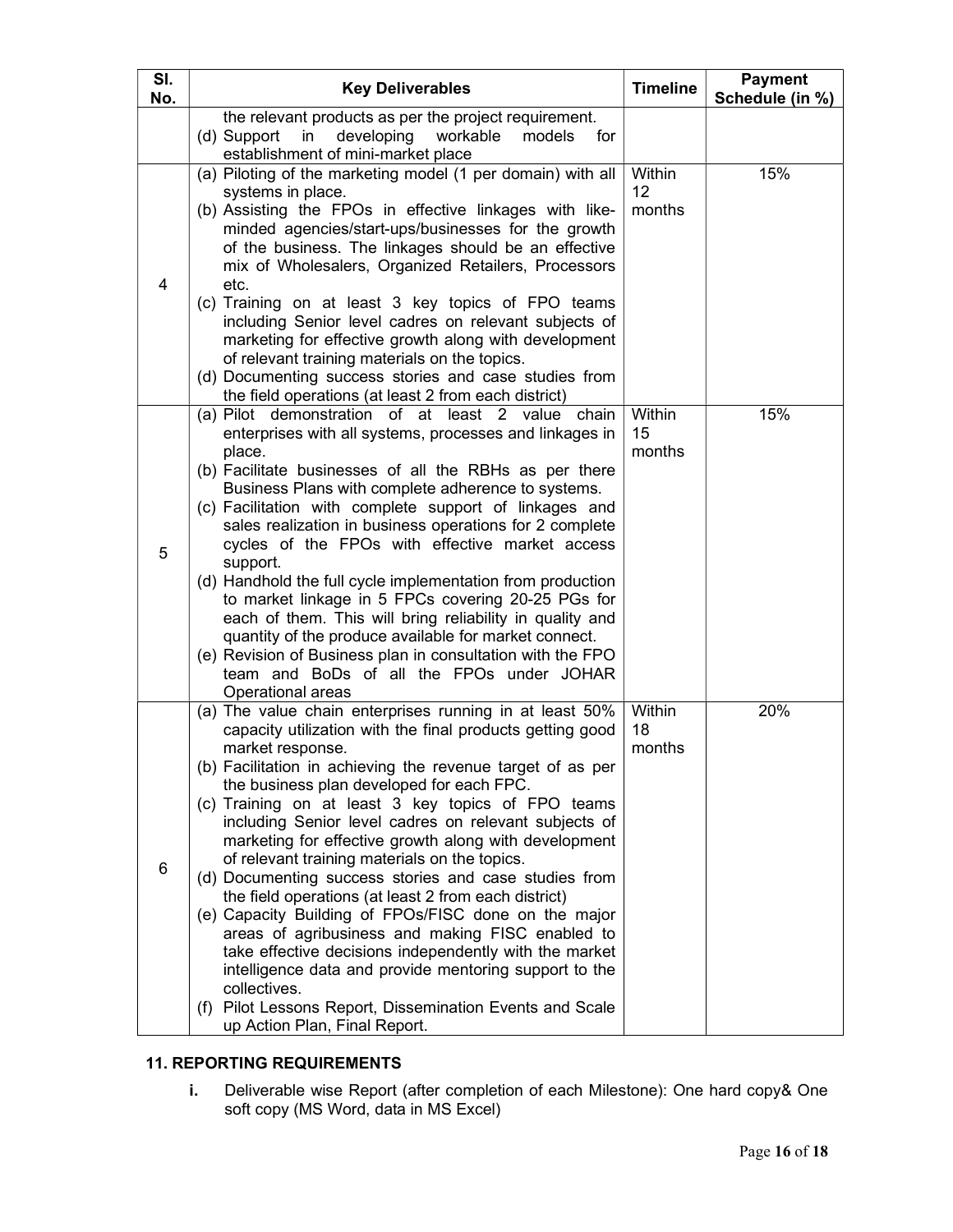ii. Final Report (within 15 days of project-end): One hard copies & one soft copy (MS Word, data in MS Excel & PDF file in CD), Soft Copy of the Training Module and Materials developed).

All the reports above should cover physical progress as per the ToR and milestones should also include the process adopted to achieve the progress, resources used, knowledge resources including the case studies, training materials etc. The report should also include the reports for the training, exposure and events conducted in the period. It should also highlight the key learning, challenges, measures taken to overcome, anticipated risk and mitigation measures for the forthcoming seasons, support required from JSLPS.

#### 12. MONITORING AND REPORTING ARRANGEMENTS

The assignment will be monitored by a review committee constituted by JOHAR comprising the Project Director along with representatives of the FISC. The TSA will report to the State Project Coordinator - Agribusiness &Marketing of JOHAR for day--to-day operations. The SPC-Agribusiness & Marketing will also be responsible to oversee the progress against deliverables.

\_\_\*\*\*\*\*\*\*\*\_\_